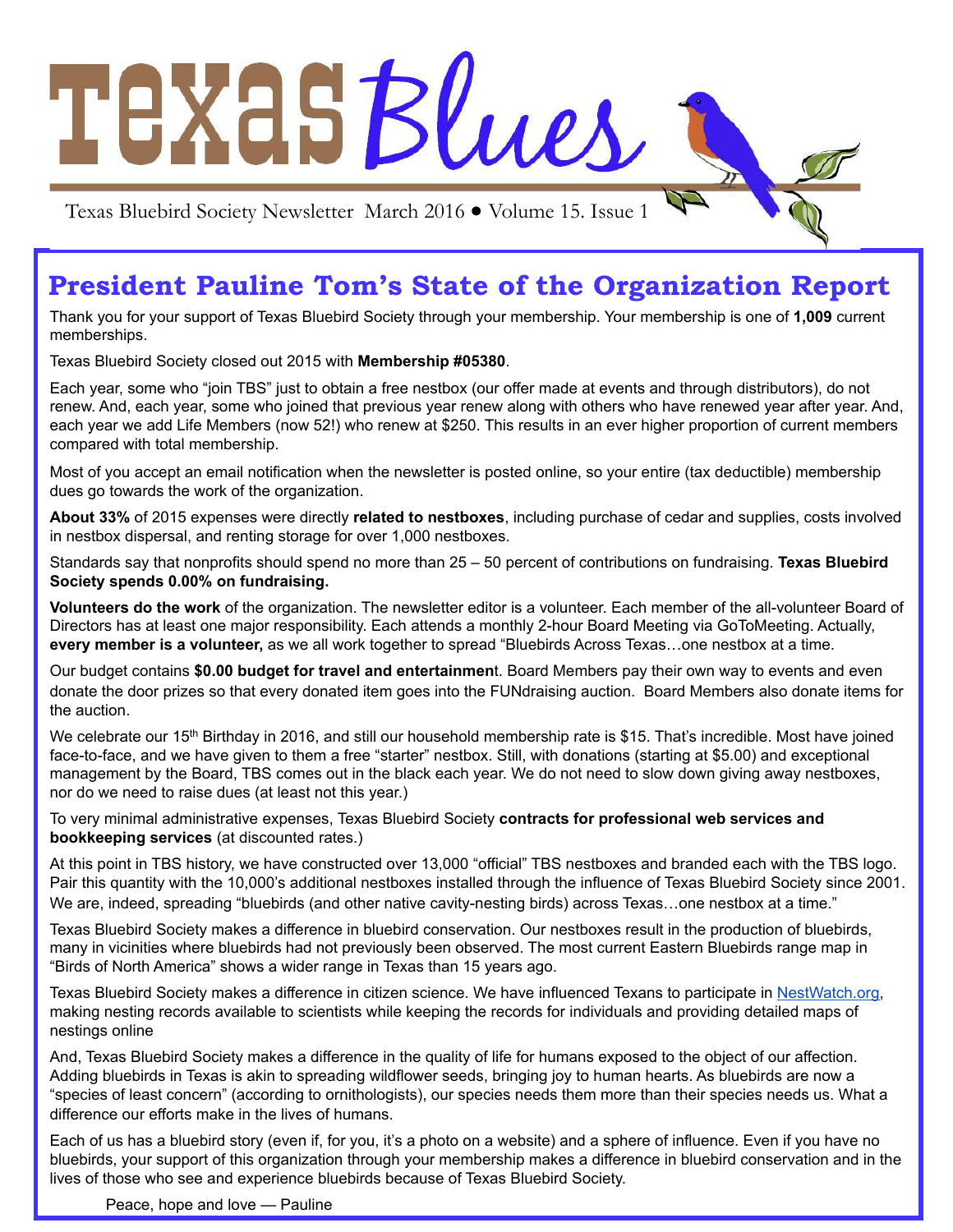### **Attract Birds With Native Plants: Strawberry Bush,** *Euonymus americanus*

By **Linda Crum**, Master Gardener, Master Naturalist



Strawberry bush and hearts-a-burstin are two common names for this native, airy, deciduous shrub that grows to 4 to 6 feet tall. The shrub is rather upright not taking up much room in the landscape. The common names are derived from the appearance of seed pods produced in the fall. The leaves also will give good fall color turning a burnt-red color.

*E. americanus* is native to eastern United States from Florida to East Texas and north to New York. Its preferred habitat is moist woodlands, low sandy thickets and swamps. It prefers slightly acidic soil rich in humus content. Expect to supply water in times of drought. A thick mulch layer will help retain moisture in the soil. Light requirement is part shade. Although full shade is tolerated, strawberry bush will not bloom reliably in dense shade.

The branches of strawberry bush are green rather than brown like most shrubs. They turn purplish when exposed to sun. Flowers that appear in May and June are very inconspicuous. Small, pale green flowers with purple stamens have five, distinct clawed petals. From these flowers come the most unusual warty, red seed



pods in the fall that look like strawberries. They burst open to reveal orange seeds that are relished by raccoons, squirrels, bluebirds, yellow-rump warblers and other birds. Deer will also graze on the leaves of the plants.

Propagation is by semi-hardwood cuttings taken in fall which root readily with no hormone treatment. Spreads by rhizomes. Stems will root at the nodes where they touch the ground. Germinating seed can be difficult as they require a period of stratification.

No serious insect or disease problems occur. Watch for euonymus scale. Mites, leaf miner, aphids, mealybugs and crown gall are common. Stem dieback, powdery mildew and fungal leaf spots may appear. Keep the plant well-mulched and irrigate, reducing stress that brings on these problems.

*Remember our feathered friends as you garden and landscape this spring!*

### **Texas Native Plants That Attract Food for Eastern Bluebirds**

[Berries](http://texasbluebirdsociety.org/documents/2015_plants_berries.pdf) - Bluebirds primarily eat insects, but they supplement their diet with berries. Enhance your nestbox's surroundings by planting these Texas native plants nearby.

[Insects and spiders](http://texasbluebirdsociety.org/documents/2015_plants_insects.pdf) - Attracting insects and spiders to your garden may sound strange but Eastern Bluebirds primarily eat insects. This list will show you the plants that attrack the insects and spiders that Eastern Bluebirds like to eat! Attract more Bluebirds to your garden by planting these Texas Native Plants to attract the right "bugs." (Plant lists are on TBS website: txblues.org)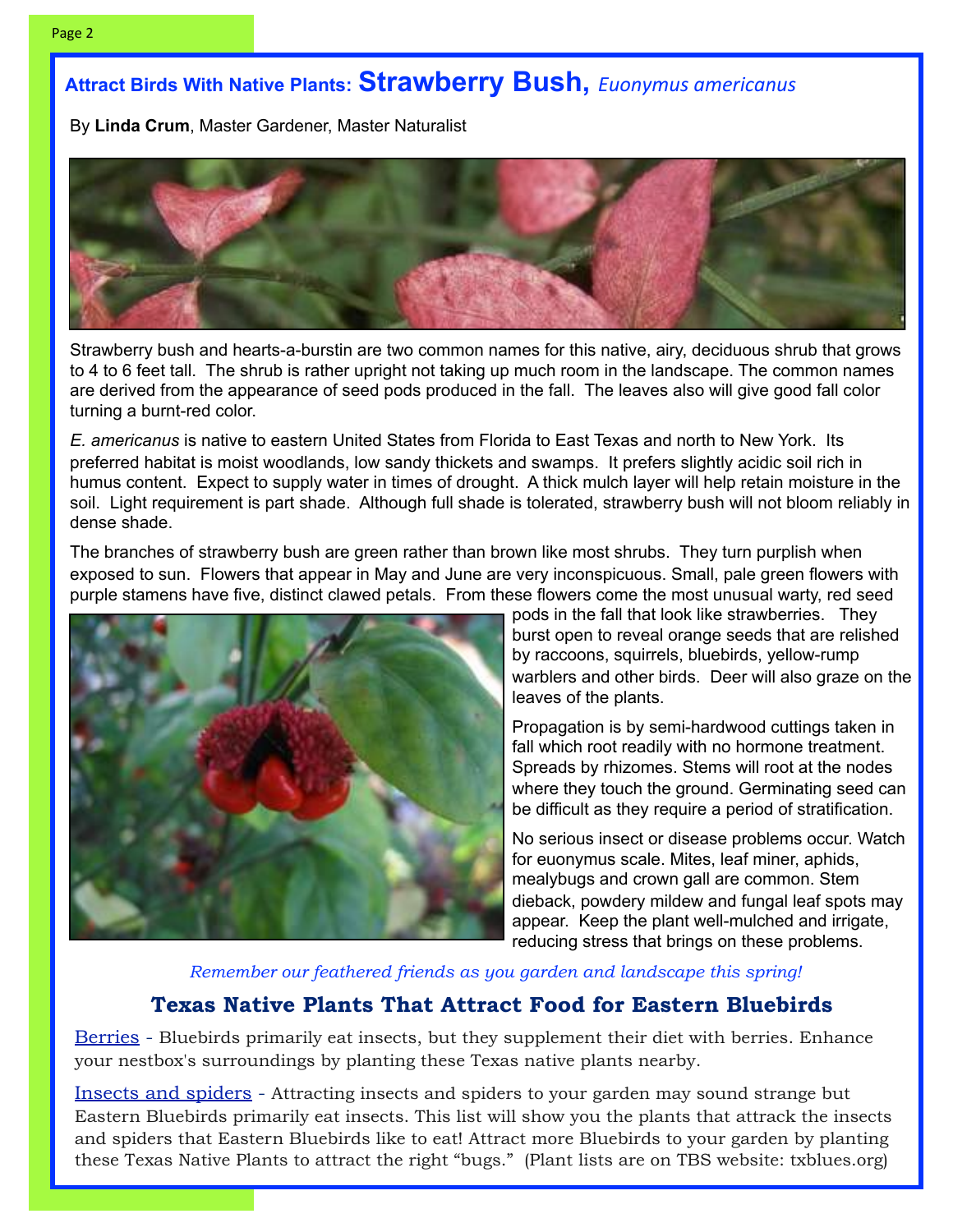### **From Passive to Active House Sparrow Control: An Emotional Journey**

Article by Judy Ray and photo by Ken Ray

The House Sparrow (HOSP) *passer domesticus* is probably the number one predator of bluebirds (see [www.sialis.org](http://www.sialis.org) ). It is a non-native bird that was deliberately introduced in North America in the 1850's in New York City and later in many other cities throughout North America. Why was this done?...for insect control and nostalgia. But very soon, the HOSP was discovered to be a pest. It destroyed some of the very crops and trees it was supposed to help. In addition, the HOSP also began displacing native birds—especially the bluebird. So the moral of the story is, "What was done with the best of intentions, had unforeseen and tragic consequences." And so we are left to deal with the mistakes of our great, great grandparents.

HOSPs are aggressive towards bluebirds and will kill adult birds, hatchlings, and eggs. There are many photos on-line showing the gruesome results of HOSP attacks on Bluebirds at [www.sialis.org.](http://www.sialis.org)

There are two philosophies of controlling HOSPs: (1) passive control, and (2) active control. At first, most people probably prefer passive control which is simply using techniques to discourage HOSPs from a particular nest site. The bird is not harmed. These techniques include:

- Nestbox placement
- Sparrow spookers
- Monofilament
- Removing food that attracts HOSPs

For more information on passive control see [www.bluebirdnut.com.](http://www.bluebirdnut.com)



My husband and I began bluebirding with a nestbox from the Texas Bluebird Society (TBS) which had the organization's name and an image of a bluebird clearly burned into the front. However, we soon discovered that either HOSPs cannot read, or they deliberately ignored the fact that the nestbox was placed in our backyard for the *exclusive* use of bluebirds. We strongly suspect the latter.  $\odot$ 

Since the TBS logo did not discourage HOSPs, we began using a variety of passive measures which were successful...until this year! For some unknown reason, HOSPs were plentiful and more aggressive in claiming our nestboxes this year. Keith Kridler has pointed out that there is often a few years' knowledge-gap between a novice bluebird landlord and a veteran bluebird landlord. The first year a person puts up a nestbox, it may or may not be monitored. In addition, if it is taken over by HOSPs, the novice landlord may think, "What's the harm? They have as much right to the nestbox as a bluebird." But after witnessing a destructive HOSP attack, a novice bluebird landlord will likely take more drastic measures to control these pests, because left unchecked, HOSPs can not only take over a nestbox, but can take over an entire bluebird trail. (See *Bluebird*, spring 2012 pp. 8-9).

 So we have made the difficult decision to engage in active HOSP control. Active control *does* harm the bird, so it goes against everything we cherish about caring for wild birds. After all didn't Jesus say, "Are not two sparrows sold for a penny? Yet not one of them will fall to the ground apart from the will of your father." (Matt. 10:29) BUT it is noteworthy that God in His infinite wisdom did not place HOSPs and bluebirds on the same continent—humans did. So we ordered a Van Ert HOSP Trap and bought a mesh bag.

I would like to stop this article right here, because you know where it is going. We trapped and euthanized two HOSPs this past season (2015). Enough said on that. U.S. Federal Law allows destroying nests, eggs, and euthanizing HOSPs because they are non-native. Relocating HOSPs is not a solution. It merely transfers the problem to someone else.

We can't control every unpleasant thing that happens in nature, but as conservationists, we can exercise responsible management on our property. Regrettably, responsible management sometimes requires unpleasant tasks. It brought us no joy to euthanize a HOSP. But it is also irresponsible to put up a nestbox and not deal with predators. And so we, like many veteran bluebirders, have taken the journey from passive to active HOSP control. This step was not easily taken, but we are convinced it was the right thing to do.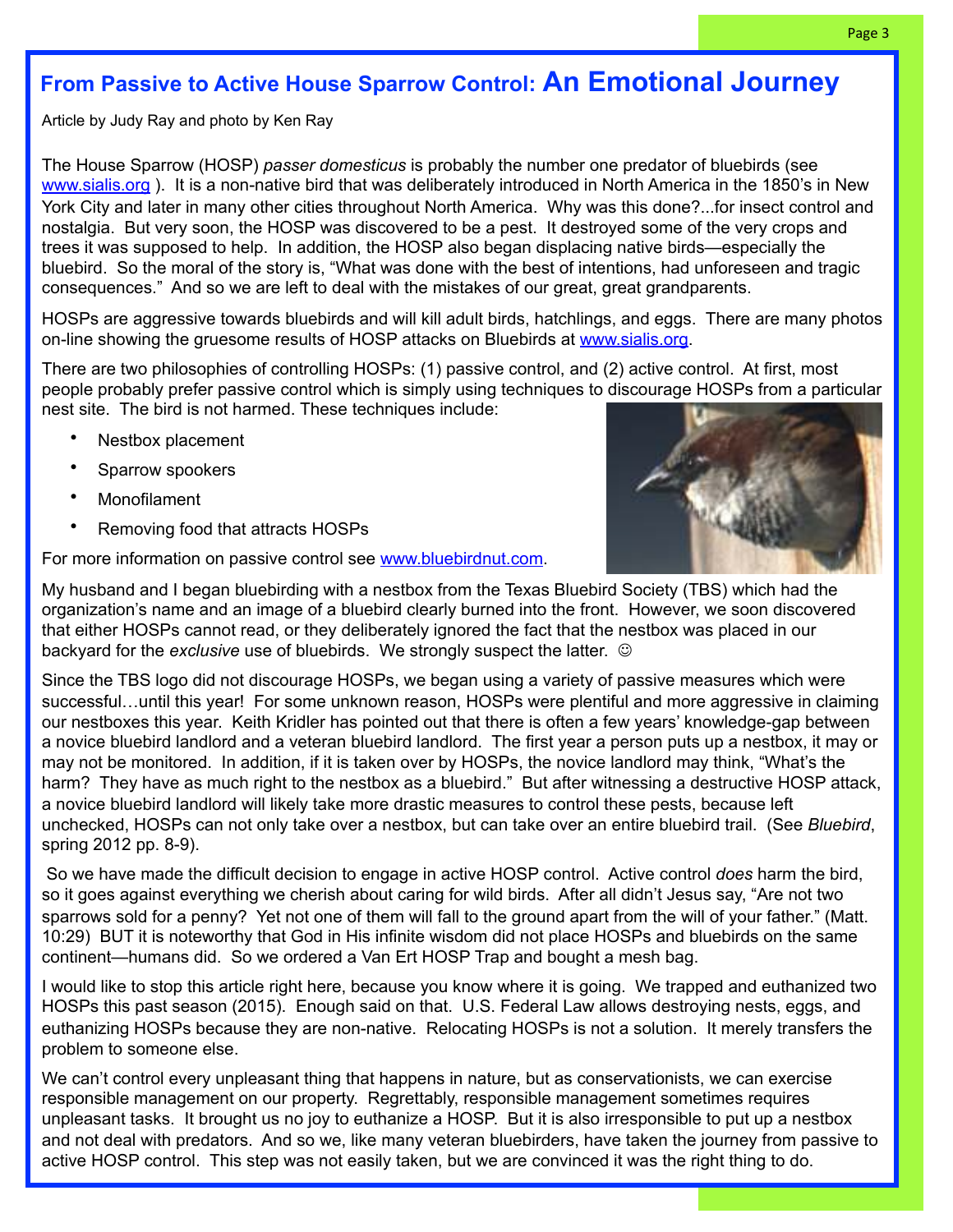### A personal story with photos from Alec Wyatt

# Black Forest Firebirds: Bluebirds and the Power of Resilience



The 2013 breeding season in Black Forest was shaping up to be an auspicious one. It was June 11<sup>th</sup>, and my small Colorado hometown was about to play host to the hatching of dozens of baby birds in a spectacular burst of new energy and life. I had been eagerly checking my nestbox trail every week since early April for signs of life, and today was the day I expected to find the first intrepid bluebird to emerge from one of sixty-three eggs in my nestboxes. The afternoon was hot, unusually so, and I planned to wait until later in the afternoon to check each of my thirty-six carefully tended nestboxes for signs of life. This was my second year studying the breeding of Western Bluebirds, Pygmy and

White-breasted Nuthatches, Tree and Violet-green Swallows, and Mountain Chickadees, and my fifth year enjoying the fruits of summer in Black Forest.

I never got the chance to check the nestboxes that afternoon, as by the time the sun went down that evening, thousands of acres of Black Forest were engulfed in flames. In the early afternoon of what turned out to be the hottest day of a year plagued by drought, a human-caused fire of unknown origin was started about three miles from my home and four miles from my nestboxes. My family was forced to evacuate immediately, and as I gathered my possessions before departure, I could not help but wish to bring my nestboxes instead. A home can be replaced; the lives of sixty-three young birds cannot.

I spent that night in a hotel with my family, and together we watched as the number of homes destroyed by the Black Forest Fire escalated. The fire raged on into the night, and for the next several days, I became more and more concerned for the fate of the bluebirds. By the second day, it had become clear that the property on which the nestboxes stood had burned, but the severity was unknown. Even if the nestboxes had not been destroyed by the still-raging fire, the forest was enveloped in a plume of thick, dark, sweet-smelling smoke from the combustion of millions of Ponderosa Pines. The uncertainty prompted too many questions to count. Had the nestboxes already been lost alongside the hope for a prosperous bluebird season? Even if the boxes still stood, would the adult bluebirds have stayed in spite of the blaze and the oppressive smoke? I slept to the smell of smoke with a fear of what the next days would bring.

Wildfire is a natural part of the cycle in a Ponderosa Pine ecosystem. It typically occurs naturally, about every ten years, in relatively regular low-intensity burns that clean up the forest and restore the ecosystem. But the Black Forest Fire was no natural fire. This was a result of years of neglect and unwillingness of residents to mitigate their properties. In the midst of a record-breaking drought, Black Forest was a tinderbox that summer, full of decades of accumulated fuel that could only lead to a disastrous conflagration. All it took was a spark to render a burn far more destructive than anything nature could inflict, and I was about to find out firsthand the results of years of human negligence.

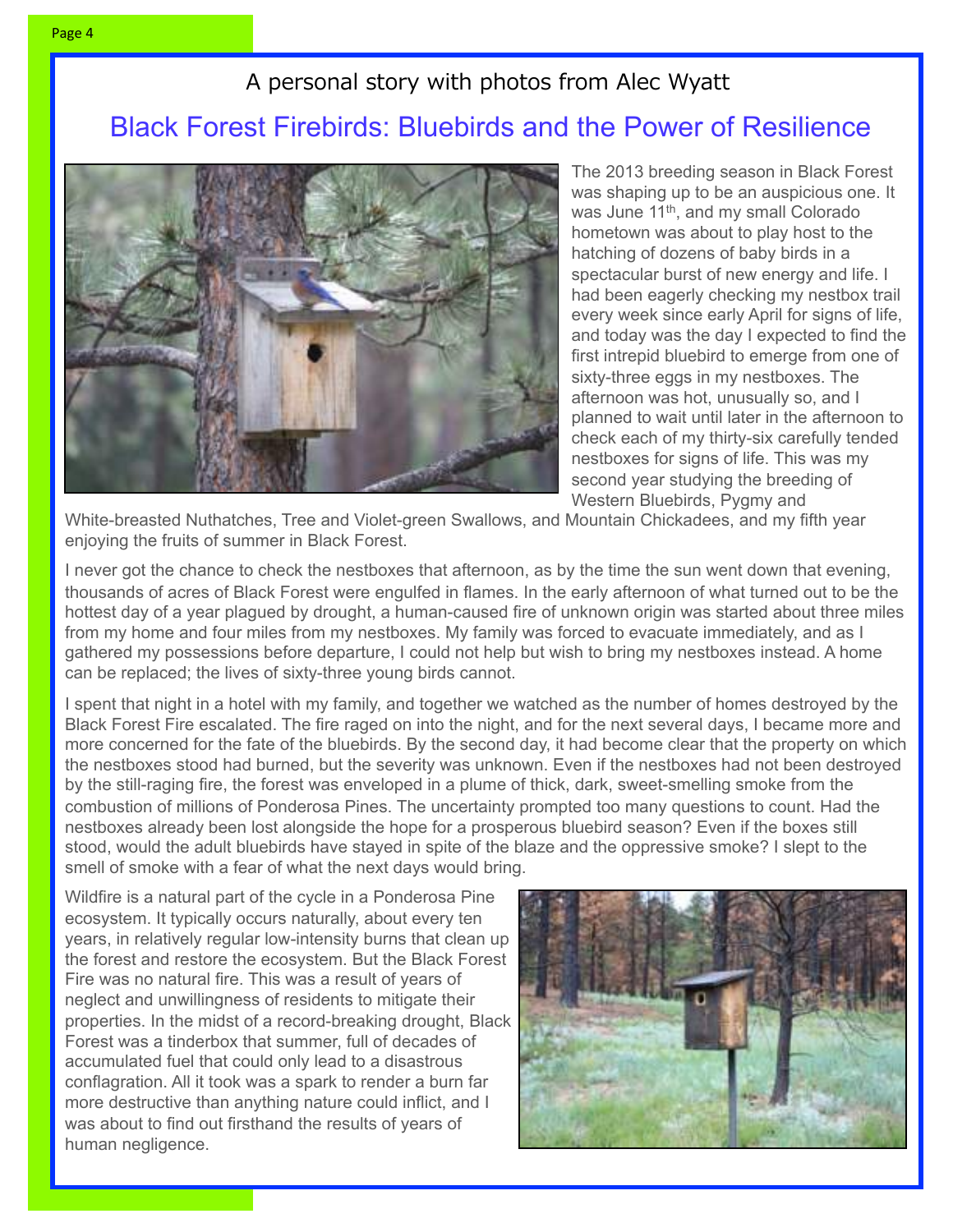### … *continued from page 4*

Five days passed before I was allowed back into Black Forest. The flames had rendered unrecognizable 14,280 acres of forest and incinerated 486 homes. The blaze had surpassed the previous year's Waldo Canyon Fire as the state's most destructive wildfire in history, and it happened far closer to home than I ever thought it could. Because of shifting wind patterns, my house was spared by a margin of just over a quarter of a mile. While I was grateful that I still had my home, I felt no good feelings upon returning home, as I felt the immense loss of my neighbors' lives and properties, the loss of thousands of acres of habitat, and the uncertainty of the lives of the bluebirds. My nestboxes remained within the mandatory evacuation zone for more than a week longer, leaving me to wonder about the state of my forest just a few hundred yards down the road.

On June 27<sup>th</sup>, I ventured into the charred, smoky landscape near my home to investigate the damages. The forest floor resembled fresh asphalt, and in many places, the trees had been stripped of needles from bottom to top leaving behind only a black skeleton. One by one, I trekked over the ashes to see the fate of the boxes and the birds. Amidst the wasteland before me, I was relieved to discover that at least some of my boxes still stood. Bending toward the charred grass to peer inside a smoky Box 4, my excitement was indescribable and my heartbeat audible as I discovered four young feathered bluebirds, bright-eyed and healthy, growing up in the nestbox inches above the ashes. I hiked on



to discover that all thirty-six boxes had survived the fire even though the ground beneath every box was burned. Only one box, number eighteen, sustained severe damage, and it was one of only a few unoccupied boxes. At the end of the day, I found a total of forty-seven living, healthy nestlings in my nestboxes, all fed and tended by the dozens of adult bluebirds and other species that stayed to incubate their eggs during the fire. The vast majority of those forty-seven nestlings had hatched from eggs laid before the fire, indicating that the adults were not absent from their nests for long in spite of the raging wildfire.



By the end of the summer, fifty-eight birds had fledged from the nestboxes—forty-five of which were bluebirds—and I had constructed fourteen new boxes with the help of local children to round out the total number of boxes to fifty. In spite of the most destructive wildfire in Colorado history, the Black Forest bluebirds managed to fledge eleven more young than they did in the previous year, an inexplicable feat that can only be admired with wonder. In the years following the Black Forest Fire, the human residents began to rebuild their homes, the trees and grasses began to grow back, and the avian residents returned to the trail to produce record numbers of fledglings. The Black Forest firebirds, by following their instincts and tending their nests with

the same conviction they always do, managed to teach a lesson remarkably applicable to the human experience. The bluebirds taught the residents of Black Forest to persevere and to find resilience in the face of the seemingly insurmountable. With the scar of the past wrought upon the forest I called home, this is a lesson I will take to heart.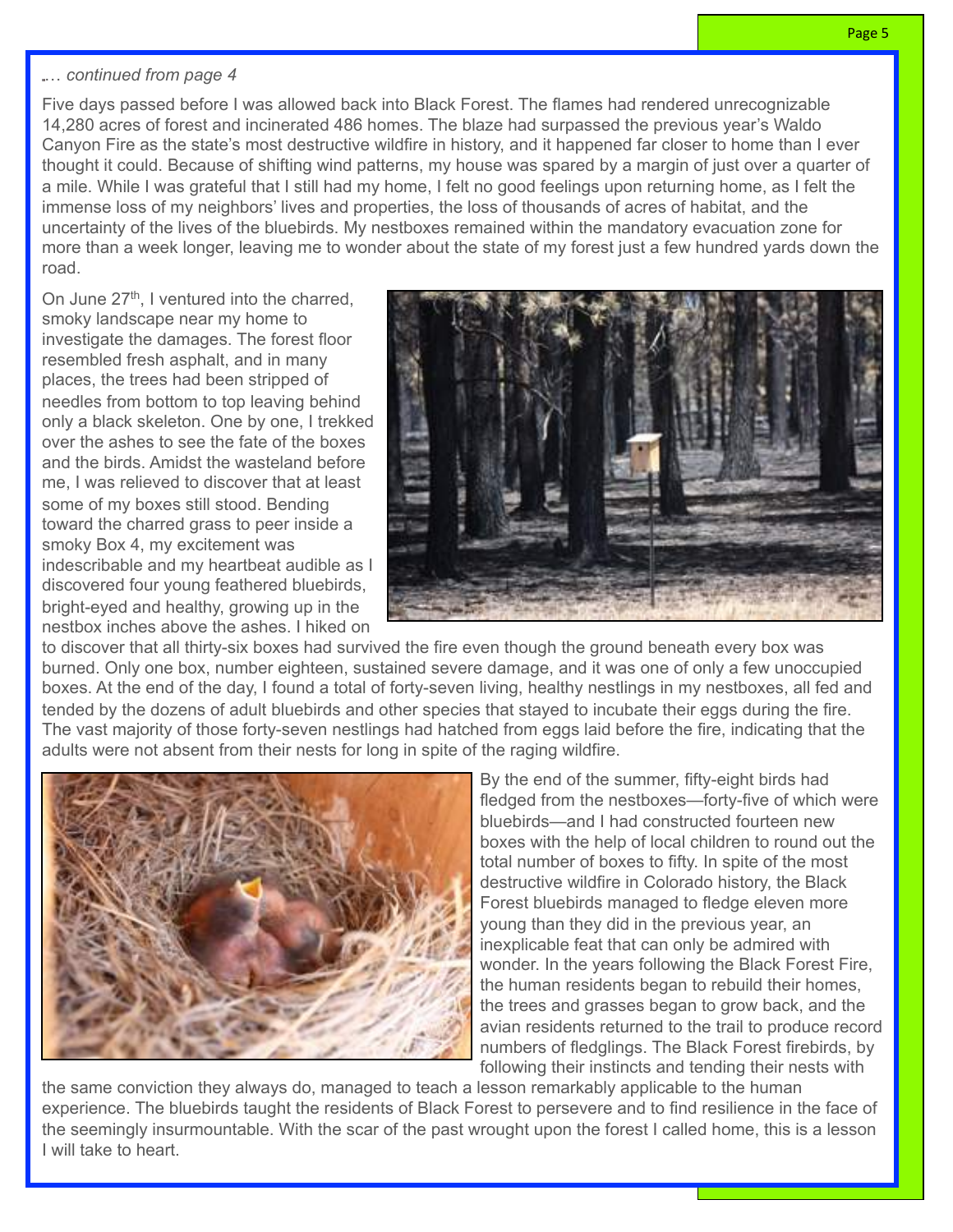# *Musings From The Master* **Spare the Rod And Educate the Child?**

*We have a lake home near Dallas. Two weeks ago we had neighborhood children open up our 2 boxes with nests and 5 eggs each and take nests and eggs. So, so sad.*

*One daddy bluebird has sat on top of the empty bluebird house ever since. We have seen no sign of momma bluebird nor is there a nest in the box yet.*

*Is this normal? Will they rebuild in a house that was vandalized like that? Why does daddy bluebird continue to sit on the top of the house day in and day out? It is heart breaking to watch.*

*OK, I know I being a little over emotional but this was really upsetting to us. Thanks for any advice, words of wisdom, etc.*



Photo by Jeff Burcher

*A member sent this email to the editor. It was forwarded to President Pauline Tom and our own bluebird expert Keith Kridler requesting they respond to our distraught member.*

### *President Pauline responded:*

How tragic AND against the law. Perhaps the local TPWD game warden would consider getting involved.

 You could add screw (even a hex screw, if needed) to close nestbox to lessen likelihood of human predation in future. In meantime, it seems male hopes to attract female willing to nest in that box. There's nothing you can do to help. You CAN report nesting observations to [NestWatch.org](http://nestwatch.org/) Even reports of failed nestings provide valuable info for science.

Thanks for providing nesting cavities for Texas bluebirds.

Unfortunately, this is not an isolated experience. For those of us who love bluebirds it is very easy to immediately respond negatively to "those brats," thinking there should be some form of retribution for their acts. **Keith Kridler** shared his thoughts on the incident …

I personally believe the "Federal and State Laws" protecting birds are NOT useful when dealing with the public, especially as we try to teach and educate children. Obsolete federal laws written almost 100 years ago to deal with "market hunting" and killing birds for their feathers back in the late 1800's early 1910 or so is NOT going to apply to bluebird nests getting removed, after the fact. These bird laws to children are like "Speed Limit" signs on highways to adults.

I would approach the parents and or grand parents, your neighbors at the lake? Offer to "educate and or share knowledge" with these children! Offer to help the children put up one or two cavity nesting species boxes on "their" lot so that you can "help them/the children" monitor and help the local birds.

Print out a couple of the information sheets from TBS and or maybe even information on Wood Ducks and or the now common Black Bellied Whistling Ducks, to show that "some bird species are just like humans, these species of birds want to live in a wood house like people do." This house protects not only the adult female while she incubates eggs, but a wood house with correct entrance hole sizes and predator guards on the poles will protect the eggs and young birds until they fledge. Nestboxes protect them from harsh weather and storms.



Like people, bluebirds "pair up" to build a nest and raise a family, some will mate for life here in Texas and the southern states, although some bluebird pairs split up after a year or two. If either adult bluebird dies, the surviving bluebird will go ahead and raise their young by themselves, or until they find another mate to help them. The baby bluebirds that survive this summer will stay with their parents until the end of this next winter. Then these young "go off" and find a mate and raise a new family, nearby. The "Circle of Life" continues like this for all species.

Eastern Bluebirds in southern states tend to come back to nest in the same area where they were born, pairs of bluebirds may nest in the same nesting box, year after year.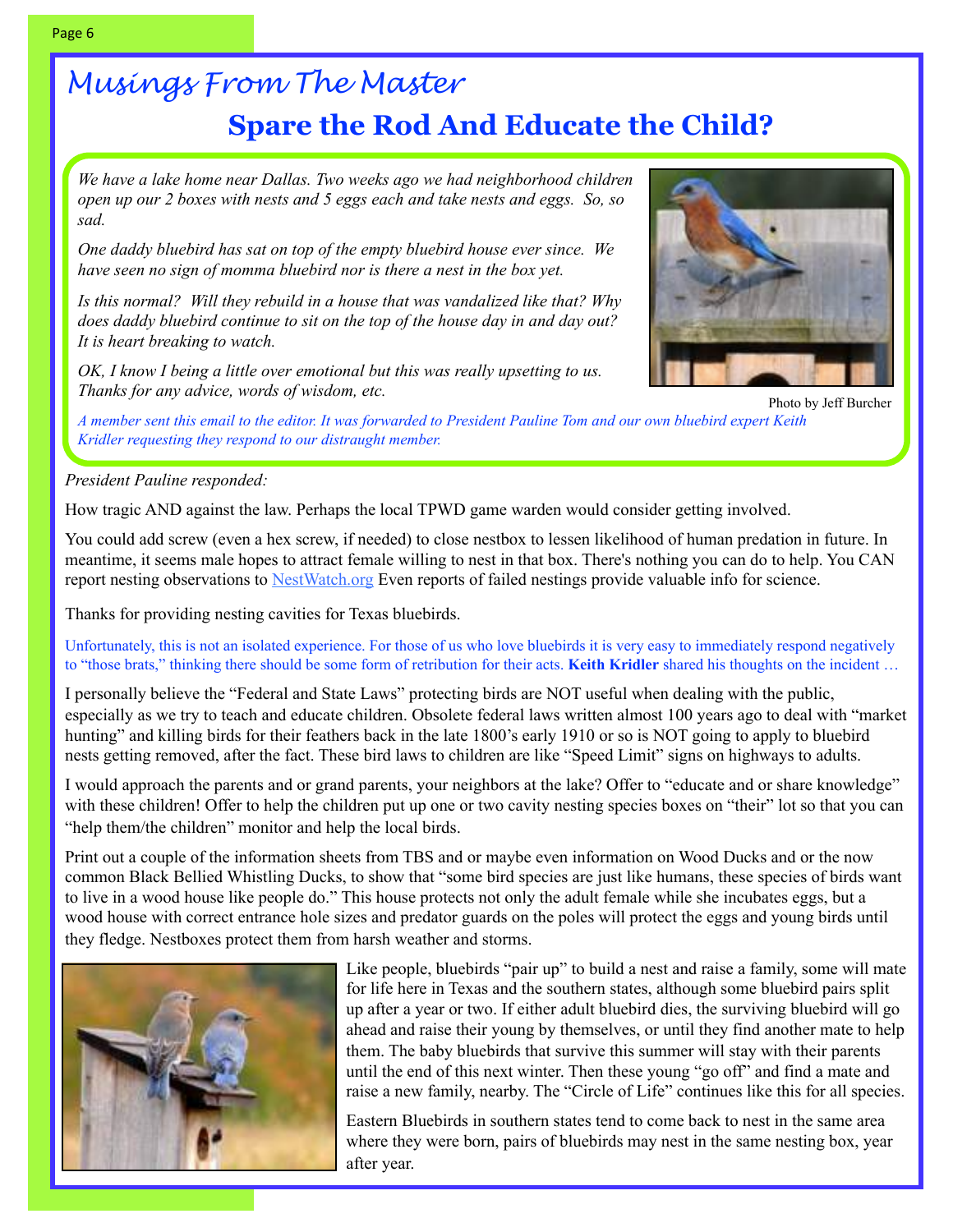

Once the eggs are laid, only the female bluebird can incubate the eggs. Eggs need to be kept at a near constant 99\*F temperature for them all to hatch with no birth defects. Human core body temperatures are 98.6\*F or nearly identical temperatures for birds and humans. This is why many viruses that affect/live in birds can also affect/live in humans. For example "Bird Influenza". Temperatures only as high as 109\*F can kill the embryo's developing inside of eggs and or body temperature in baby birds at 109\*F can kill them, just as a human will suffer severe damage with a "fever" this high.

Bluebird eggs hatch in 13 days into helpless, mostly "naked" baby birds. Chickens hatch in 21 days with downy, fuzzy feathers and can follow their mother around within a day.

After bluebird eggs hatch out of their shells, in just 16 to 18 days the baby bluebirds can FLY! A baby bluebird develops/grows as much every day as a human baby does in a year. At 16 years a human baby is old enough to legally drive a car, while baby bluebirds at 16 days old are capable of "flying".

Cavity nesting species of birds can be carefully monitored as they grow. If you are careful you can open up and observe the baby birds as they grow from the time they hatch out until they are almost ready to fly! This makes for a great science project, being able to study/observe these birds right in your backyards! There are in the nestbox cameras that allow you to observe what happens in the nesting boxes 24 hours a day. Look up "nest cams" for a link to add in here. Many schools set these types of cameras up, run wires from the nestboxnestbox to the TV monitor in the classroom and then record what is happening during the 30 days or so from egg laying to baby birds flying!

If the children decide to "monitor" these nesting boxes, then they can report and share this information with Cornell University through NestWatch.

Although we are "upset/mad/angry" that these children stole the nests and eggs out of these backyard nestboxes, the bluebirds will build new nests and lay more eggs, somewhere. If you think about this, it is not all that different from us adults when we go out everyday and "rob eggs" from our backyard chicken flocks, or is it?

If at all possible use this bad experience, with a little creativity you can turn this into a life long, positive experience for these children their parents and grand parents, hopefully this will or could expand into a development wide "bluebird trail". Where everyone is made more aware of what their "neighbors" are doing. Normally people buy houses "out on the lakes" to get closer to "nature", problem is we ALL make mistakes that negatively affects wildlife. You can make a difference, one child one family at a time.

Follow up from owner...I did not follow up with the children/their parents as most were gone by the time I discovered our missing eggs and I have found that unless I can speak to people face to face in situations like this one then it can easily result in my intentions being misinterpreted.I did speak with neighbors that they were visiting, it was a productive visit, so I do not anticipate further problems and hope they will follow up with the children. I do not think it was meanness or mischief but curiosity of the blue eggs and lack of knowledge and respect for nature and wildlife. If they return I will approach them with a "teaching moment" in mind.

And YES our daddy bluebird finally found a new mate after sitting on top of the box day after day for nearly an entire month. It was excruciating to watch but our new bluebirds had 2 different hatchlings (is that the proper term?). We were so relieved and excited and hope they will return next year as our prior ones did for the last 4 years, producing 2 to 3 hatchlings/summer.

I so appreciated the various responses and people reaching out. Keith contacted and followed up with me several times and his comments were always educational and very sensitive and healing for me. He particularly helped me through our first disaster. We have placed nails in our boxes so they cannot be easily opened as several people suggested.

President Pauline Tom: "I love Keith Kridler. What a wonderful example of the value of his counsel and expertise. Thank heavens, he is our "Expert" close at hand, with over a half a century of experience. Keith has been my mentor from the beginning of my actual involvement with bluebirds."

Photo by Linda Crum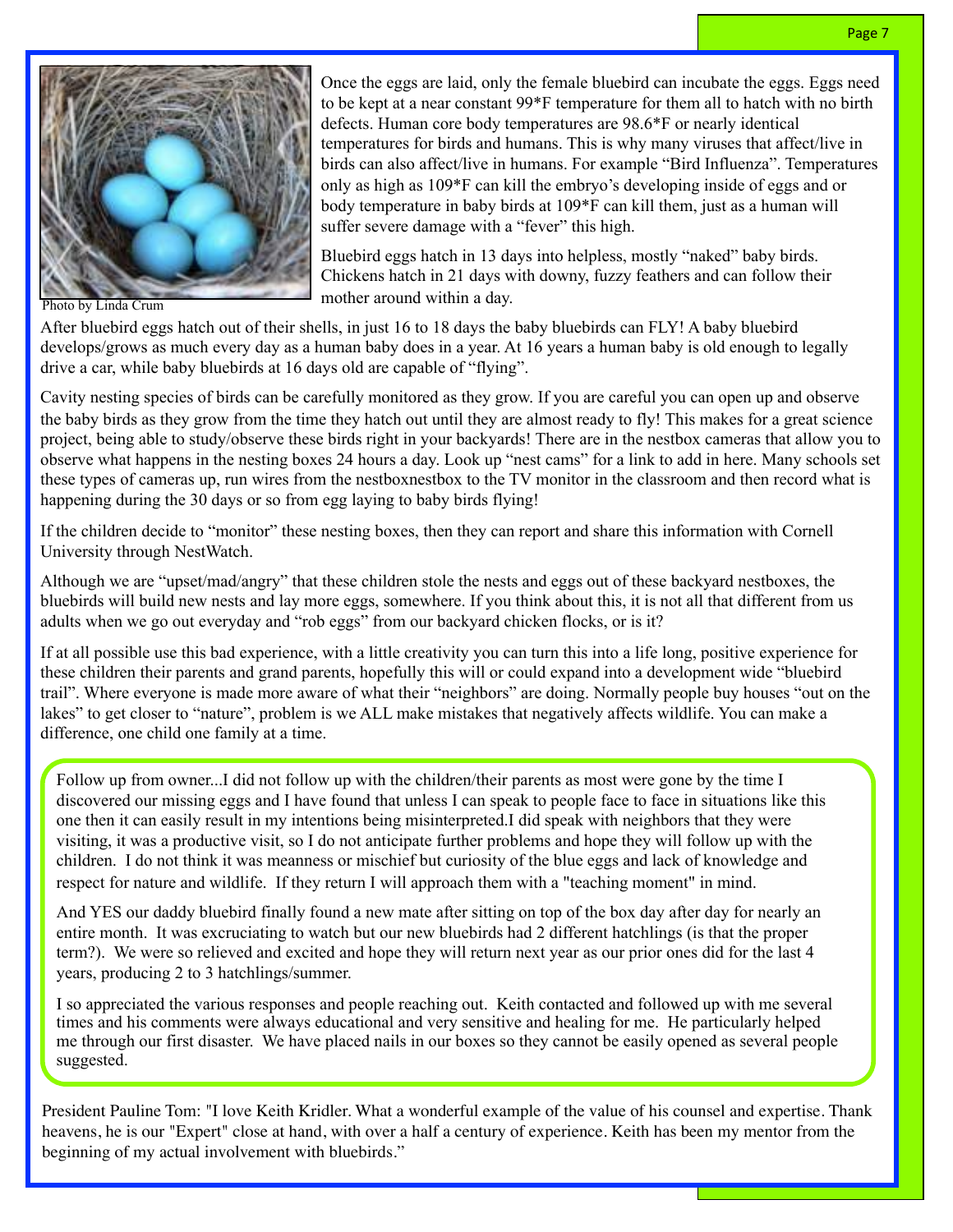#### Excerpts from *Managing Ants In The Garden* by **Angela Chandler**

*Angela Chandler is a lifelong gardener with a passion for learning and teaching. She and her husband, Fred, tend a ½ acre garden in Highlands, Texas that includes vegetables, fruits, herbs, ornamentals, a small experimental nursery, a flock of chickens, organically managed beehives, two pet goats, a Lab mix named Harley, and a little mutt named Ditch that husband Fred rescued from......wait for it........the ditch beside the back gate.*

*Visit her website [The Garden Academy](http://thegardenacademy.com)*

### *Managing Red Imported Fire Ants*

Ants are an amazing species. There are indigenous ant species on every continent except Antarctica. It is estimated that ants may make up as much as 15% - 25% of the terrestrial animal biomass. In general, ants are beneficial insects. Their tunneling activity mixes and aerates the soil. Ants are an important food source for birds, reptiles, and some mammals.

There are 260 species of ants in Texas. The most serious pest species, in the human perspective, is the Red Imported Fire Ant (RIFA).

#### **Identifying RIFA**

 The most important first step in effective management is learning to distinguish RIFAs from other species. The RIFA is 1/8" – ." long and is coppery brown to coppery black in color. The workers have the same body proportions along their length – the head is never wider than the thorax. If the ants in a colony are all the same size, the colony is probably supported by one queen. If the ants are varying sizes in the same mound, the colony is probably supported by more than one queen. The average worker ant is usually smaller in multiple queen colonies.

Their mounds differ in appearance depending on the time of year and the weather. If a mound is apparent, it will be made up of very finely-grained balls of soil. (Note: small RIFA mounds will resemble earthworm castings; please make sure you do not treat worm mounds with orange oil solutions!)

There may be more than one mound in a visible area. These mounds may be from separate colonies or may all be connected to the same nest – a maze of galleries, tunnels, and chambers that may extend more several feet underground.

Native fire ants resemble the RIFA in many ways, including mound characteristics. The fastest way to distinguish RIFAs from other ants is to stab a stick into the mound. RIFAs will boil out of the mound and rush up the stick aggressively. Native fire ants do not match the RIFA for aggression. Be sure to remove the stick before they reach the top! Observe the worker ants that have emerged – if the heads of the largest workers are larger than the thorax, they are native fire ants.

#### **Managing RIFA**

 RIFA can be managed with broadcast baits, with mound treatments, or a combination of both. Broadcast baits are used to treat entire yards or gardens. They are non-selective; any ant that is attracted to the bait will pick the bait up and take it to the mound where it will be fed upon by the colony. Therefore, broadcast baits should only be used when it has been verified that there is no population of native ants in the forage area.

Broadcast baits are composed of a tiny amount of a stomach poison encapsulated in corn cob granules that are infused with soy oil. RIFA is a grease eater. The oil is the attractant that causes them to pick up the bait. The active ingredient differs from brand to brand. Some are insecticides and some are insect growth regulators (IGRs).

Adult RIFA cannot swallow solid food. They have to carry the granules back to the mound and feed them to their young. The larvae convert this solid food into liquid, which is then spread from ant to ant throughout the colony. The queen gets top priority for available food. Once she is fed the tainted food and dies the colony dies out.

IGRs prevent larval development, and the colony dies out as adult ants are not replaced as they die naturally. Since baits are not a contact insecticide, they have very few environmental hazards as long as they are stored and applied properly.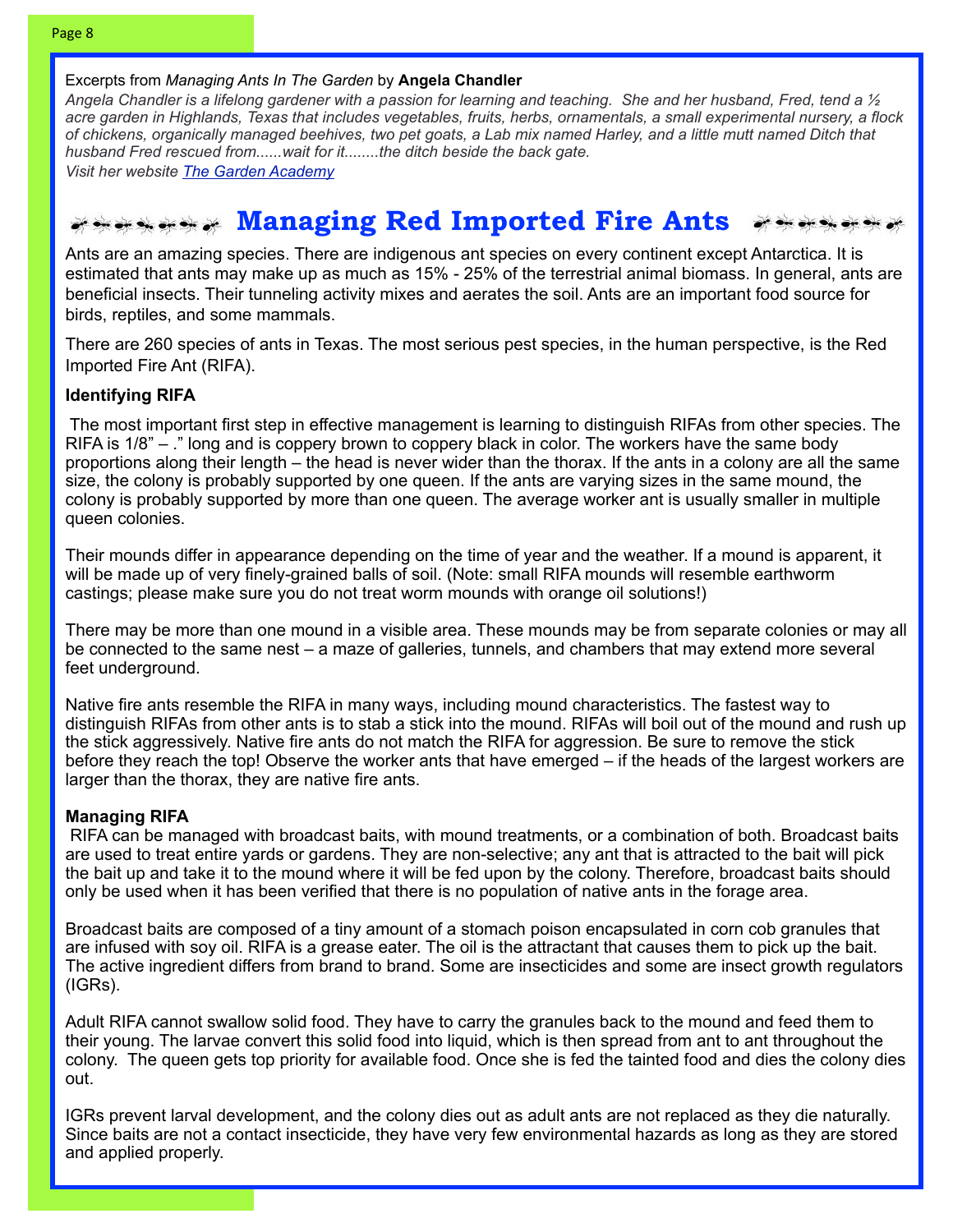## *continued from page 8...* **Managing Red Imported Fire Ants**

Mound treatments are used only at the mound, so the treatment will affect that mound only and not threaten native ants in the treatment area, even if they are in close proximity. Many mound treatments are granular contact insecticides. These should not be confused with baits. Because they contain a contact insecticide, they have a higher risk of environmental hazard.

The Texas Two-Step program uses a combination of broadcast bait and mound treatment. The broadcast bait is applied when ants are actively foraging. Two weeks after the broadcast application, mounds are examined. Any mound that remains active is treated with a mound treatment. A mound does not have to be free of all ants to be considered inactive. If the ants have been identified as RIFA, but are lethargic when disturbed, the indication is that the queen is dead. No further mound treatment is required; remaining workers will die out.

If you have decided to use a whole yard treatment, the first step is to make absolutely sure the product you select is a broadcast bait.

Mound treatment is the most effective option if only a few mounds are detected, or if you have decided to manage RIFA only in areas where people and pets are threatened by their presence. If you have decided to use a commercial mound treatment, follow all of the instructions on the package regarding application rates, timing, and whether to water the product in.

We have found that one of the fastest acting and most effective mound treatments is also one of the safest and most natural. The following treatment is safe for humans and pets and can be used any time of year and in any weather.

**Orange Oil Mound Treatment Recipe** 2-oz Orange oil concentrate (pure orange oil, not an orange oil cleaner) 2-oz Horticultural molasses 2-oz Liquid dish soap (do not use an anti-bacterial) 2-gal Water Mix together in a bucket. Pour slowly around the perimeter of the mound then move in a concentric circle to the center. This amount will treat several small mounds, or two large mounds.

You will see dead ants around the mound in just a few hours. Usually one treatment is sufficient. Occasionally a second treatment is required a day or two later.

Orange oil concentrate is available at most independent garden centers, the organic section of home improvement stores, at feed stores, and online. Brands to look for are Medina and Gardenville.

The Orange Oil Mound Treatment will not harm plants. The treatment may be used right at the base of edible plants and fruit trees. Orange oil is a natural insecticide, fire ants dislike molasses and it is beneficial to soil organisms, the dish soap is a surfactant, and water is a carrier.

Orange oil and soap are irritating to earth worms. If you see earthworms squirming on the soil surface after a mound treatment, you can rinse them off with clean water and relocate them.



Photos by Keith Kridler

Left: Not very pretty but they don't leave much in the nest when they are done.

Right: Ants are cleaning the bones. Babies probably could have fledged but did not.

**Helping to control RFIAs is one contribution we can make to the care and conservation of birds.**

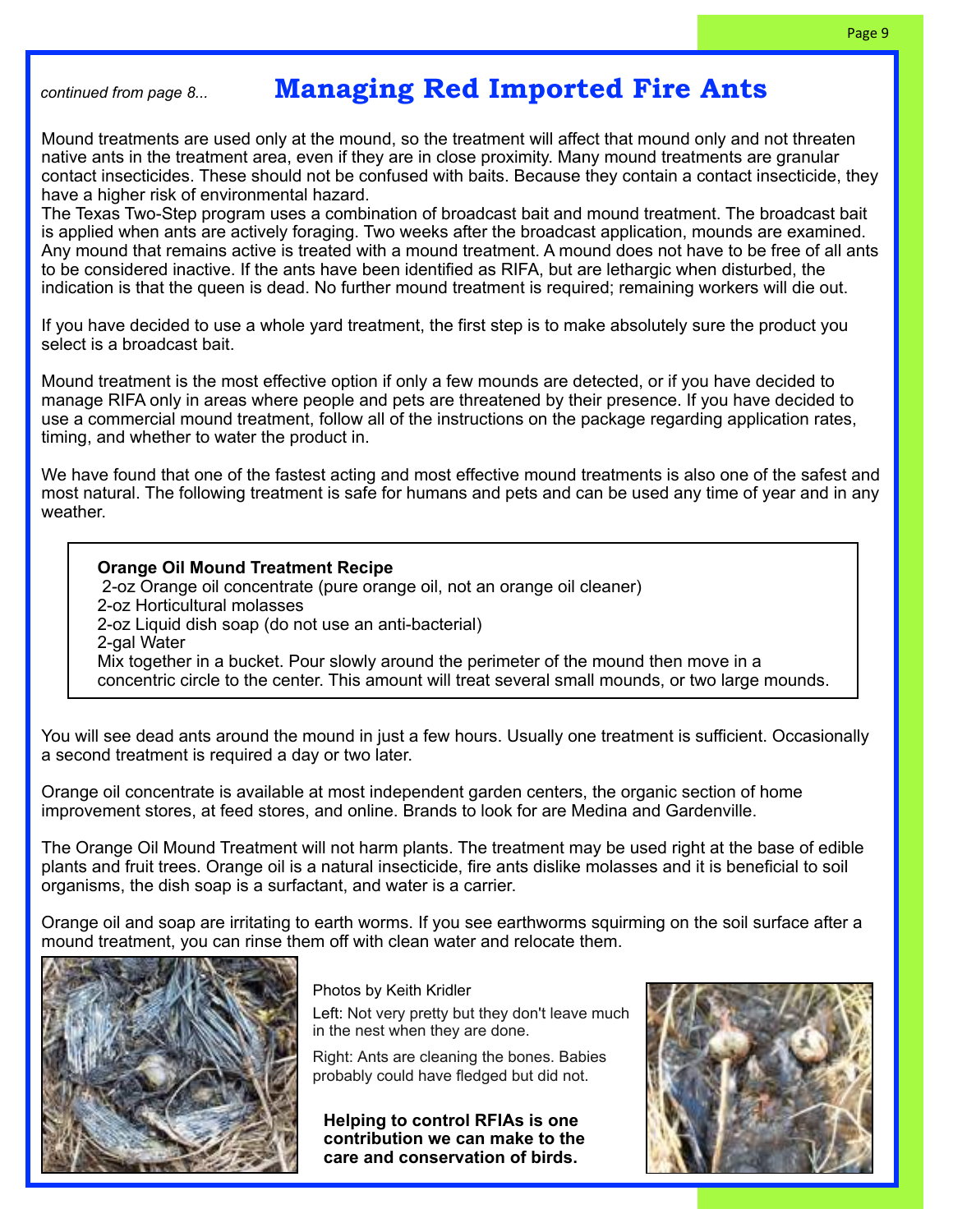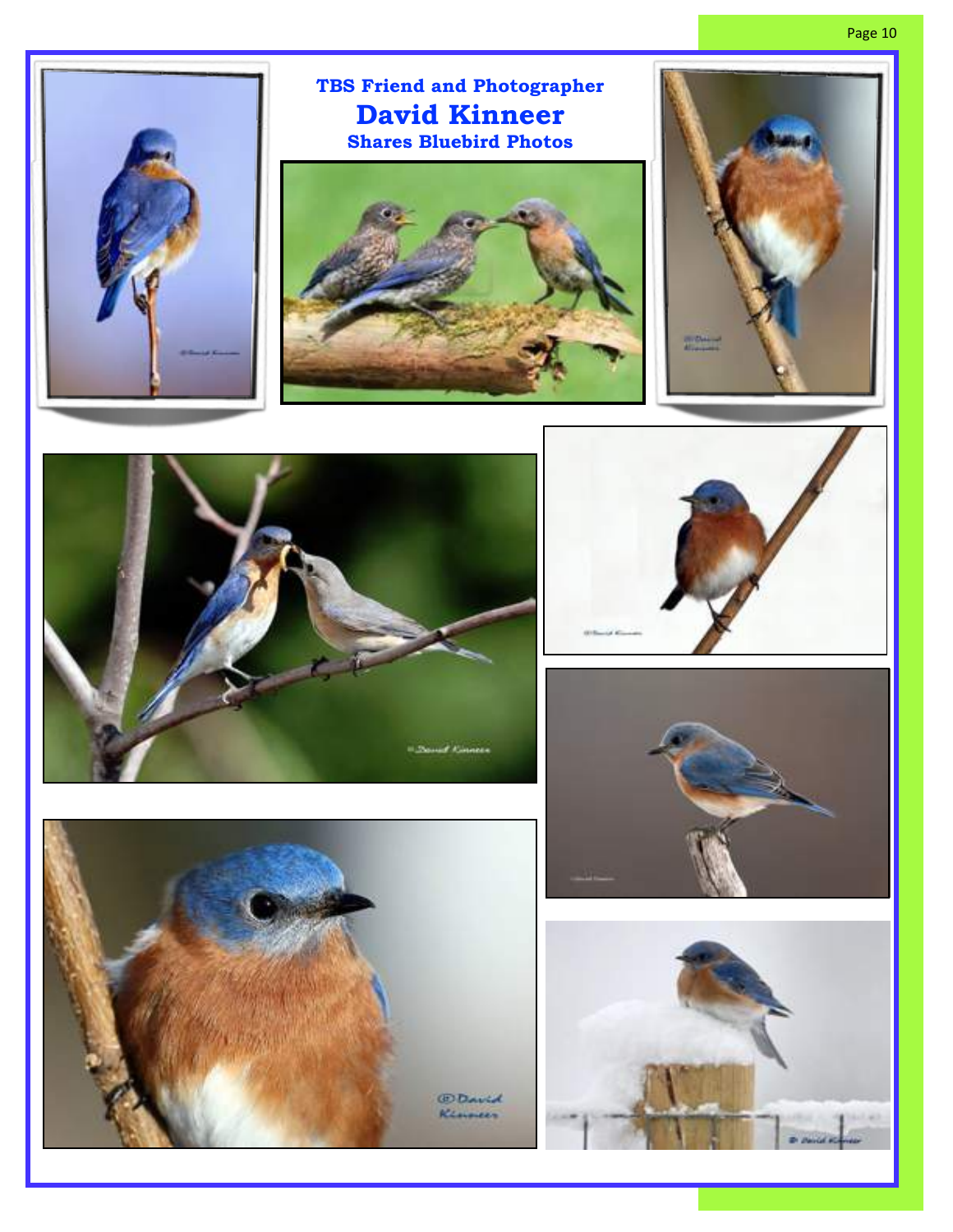

# **Volunteers Are Appreciated!**

*Hosting a booth at a local event is a favorite activity for our volunteers.* 

*Harold Latham and crew set up this TBS booth at the Edgewood Festival*.

Katy Couvillion Linda Crum Travis Edwards Judy Hetherington Judy Hutka Keith Kridler Harold Latham Don Lawrence Don Mitchell Ellie Mosely

Mary Munsinger Rex Reves Meg Scamman David Smith Ann Thames Richard Thames Ron Tom Pauline Tom

# **Thanks For Your Financial \$upport!**

Robert and Linda Almes Joe Anne Betts Kathleen Blanchard Fred Boecker Sharon Bonner Bob & Linda Boots Kimber Briggs Jeff C. Brown Martha Browning Martha Carlson Anne Cassidy

Jim Cheatham Dawn Daniecki Tom DeKunder Mickey Dufilho Diane Flynn Christie Gardner Lois Heckart Patti Hickman Adam Hornbeck Susan Hughes Druenetta R. Jarvis Mike Klotz C.Kriegel John & Verna Lammers R.L. Langley Judy Lano Jamie Light Nan Livingston Stuart & Kathy Marcus Donna McFarland Marvin Rogers Fred Rohm

Leigh Sebera Barbara Sieberhausen David S. Smith David & Edwina Thomas Richard & Vanessa Voisinet James L. Wittliff Peggy York

# **Welcome New Members!** New members who gave us print permission

- Christina Abazajian Willene Akin Alex Antram Joe Beard Belinda Beek Kathleen Blanchard
- Bob & Linda Boots Mary Brandt Jeff C Brown Mary Brownlee Rhonda Brunner
- Steven Burkhelter Chandler Burnett David Campbell George Carnevale Patricia Castillo
- Ivan A Cervantes Sherman Clem Gary & Melanie Clinton James Douglas & Dolores Coleman
- Tish Coruidae Brenda Covey Jennifer Cross Joe B Dorn Dr. Walter Dyck Melissa Elam
- Celia Ethridge Johnny Fife Dann Fisher Bill Flowers Johnny Francis Sally Gaines
- Martha Galvan Kerry Giblin Edna Gilbert Barb & John Gillespie Karen & Allen Ginnard
- Miriam Gonzalez Anita Griffin Nellie Jo Gross Sheila R Haley Jeff Hansford Mark Hargraves
- John Hartman Dianne Heitmann Jerry Holsworth Thomas Irwin Brian Jackson Jenny James • Jane Jenkins • Carol Johnson • Graham K Jones • Sara-Jane Jordan • Jack Kelly • Simone Kibbe
- Lauren King Jeannie King Thomas Kinsey Jane Kirk John & Verna Lammers Rita R. Landrum
- Shelby LeBear Fred Lewis Nan Livingston Mr & Mrs Lian-Sim Loo Abel & Kym Losoya
- Cynthia Lubenow Stefanni Lynch Virginia Martin Mark Mason Mrs James R McCollum
- Laurie McDonald Stephanie McGree Lecia McNair James & Sharon Miggans Nancy G Miller
- Don Mitchell Bob Monk Lee Ann Moore Mary Munsinger Sharon Noblit Margie Nordt
- Joey Orr Josephine Owen Eric Painter Rhett Parker Rebecca Parnell Gary Paulson Jeff Pray
- Stephen Rhyne Lynne Santarsiere Rhonda ShinPaugh• Becki Smith Alan Souther Rita Spiegel
- Wendy Spitzenberger Deborah Steinberg Les Stewart Craig Stoffel Carolyn & Lanny Tate
- Jim Tillman Howard & Diana Vickery Janice Wallace Amy & Jon Watkins Heather Watts
- Colleen Weimer Dorothy West Janice Wick Paula Wickham Janice Wilkinson Marilyn Willien
- Ann Winston David & Mimi Wolf Judy Wood

• RAB, Texarkana• VB, Milam• PB, Spring• K&KB, Cameron• SB, Spring• TB, Whitney• GB, The Woodlands• JKC, Tomball• VLC, Austin• AMF, Royse City• BLF, Kilgore• GG, Longview• BH, Longview• DH, Buda • WSH, The Woodlands• RH, Gladewater• AH, San Marcos• KH, Houston• JH, Wills Point• CK, Palestine• HL, Tomball• JL, Washington• TM, The Woodlands• MM, Montgomery • DM, The Woodlands• MN, The Woodlands• CO, Athens• DP, The Woodlands• JR, Longview• JR, Argyle• LS, Houston• JS, Harker Heights• LT, Longview• VC, Longview• VW, The Woodlands• BW, Longview